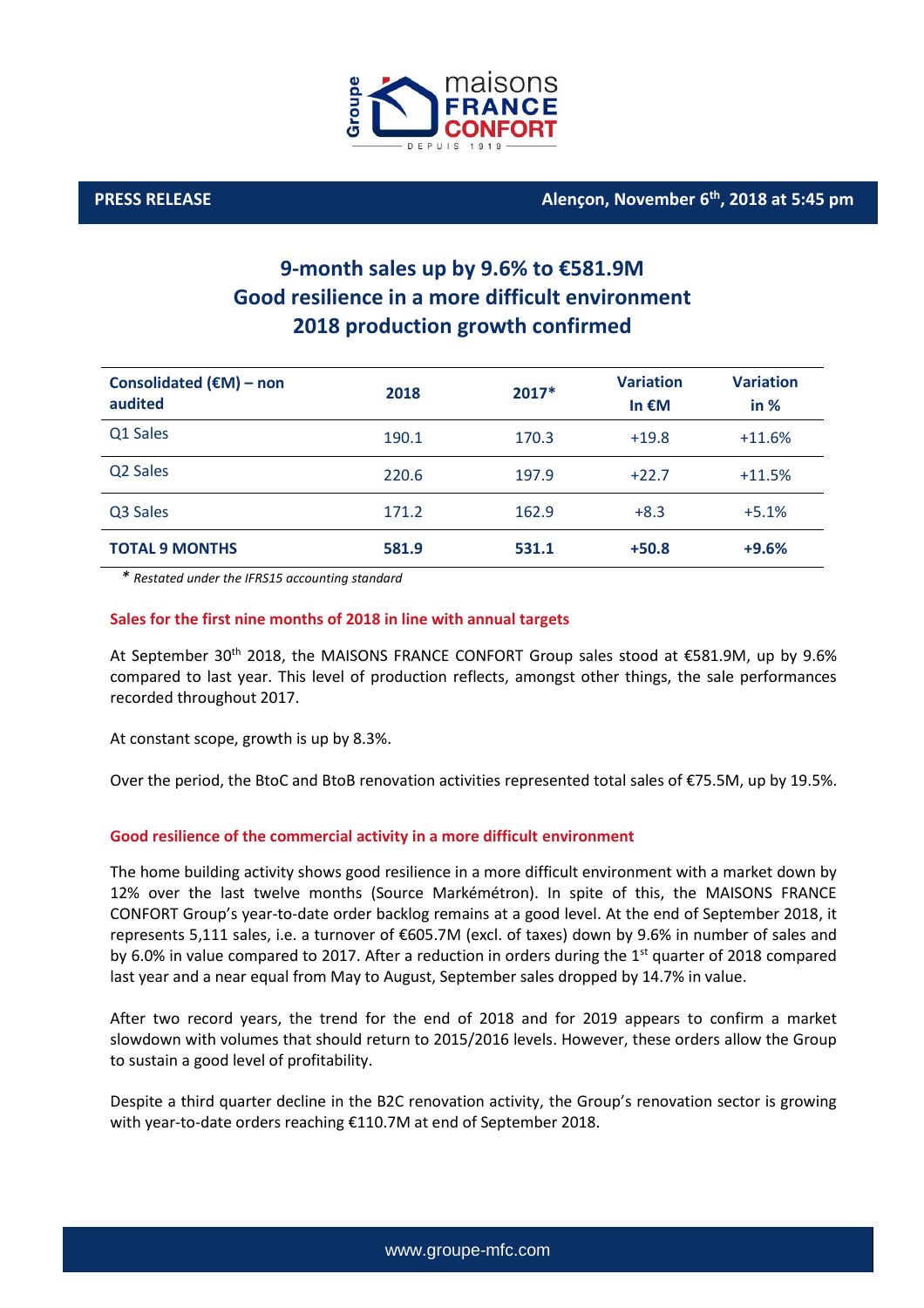

The BtoC activity represents  $\epsilon$ 37.7M up by 4.3% compared to September 30<sup>th</sup>, 2017. The BtoB renovation activity is up by 69.3% to €73.0M.

#### **2018 targets confirmed: growth and sustained good resilience**

For 2018, the MAISONS FRANCE CONFORT Group confirms it should record new organic growth in turnover with a good level of operating profitability.

For 2019, the Group maintains good visibility, 2018 orders generating the 2019 production.

The Group strategy that has consisted over the last few years in becoming a housing generalist by developing related activities (Services, Renovation, Land development, Real estate development) and its real ability to acquire market shares allow the MAISONS FRANCE CONFORT Group to be fully confident in its medium term business plan.

**Next press release**: 2018 Annual Sales, on February 5 th 2018, after stock exchange closing.

#### **ABOUT MAISONS FRANCE CONFORT:**

Founded in 1919, MAISONS FRANCE CONFORT is the oldest home building company in France and the main actor on the French market (individual plots). Already leader in home building, MAISONS FRANCE CONFORT became the French No. 1 in house renovation in 2015. The Group operates in all 12 regions in France, with over 375 sales offices.

Staff at September 30<sup>th</sup>, 2018: 1,963 people.

**MAISONS FRANCE CONFORT** equities **are eligible for PEA-PME equity savings plan.** MAISONS FRANCE CONFORT is listed on the Euronext Paris - Compartment B. **ISIN Number:** FR 0004159473 **- Index:** CAC Small, CAC Mid & Small, CAC All-Tradable, CAC All-Share

Commercial site: **[www.maisons-france-confort.com](http://www.maisons-france-confort.com/) –** Financial site: **[www.groupe-mfc.com](http://www.groupe-mfc.com/)**

#### **CONTACTS:**

**MAISONS FRANCE CONFORT** Patrick Vandromme Chairman and Managing Director Tel +33 (0)2 33 80 66 61 Email [pvandromme@maisonfc.fr](mailto:pvandromme@maisonfc.fr)

Jean-Christophe Godet Chief Financial Officer Tel +33 (0)2 33 80 66 61 Email [finances@maisonfc.fr](mailto:finances@maisonfc.fr)

#### **ACTUS**

Amalia Naveira Analyst/Investor/Press relations Tel +33 (0)4 72 18 04 90 Email [anaveira@actus.fr](mailto:anaveira@actus.fr)

Marie Claude Triquet Press relations Tel +33 (0)4 72 18 04 93 Email [mctriquet@actus.fr](mailto:mctriquet@actus.fr)